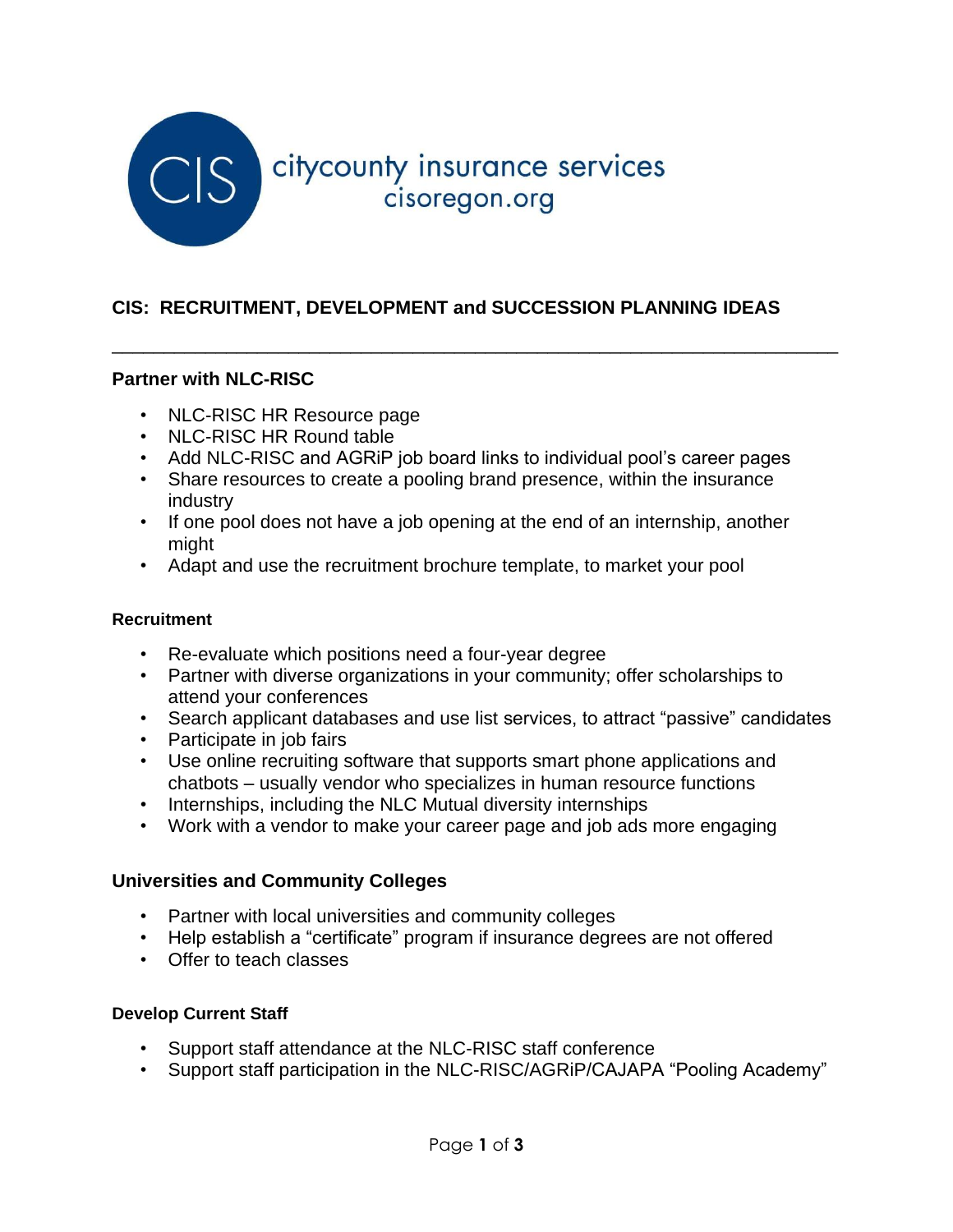- Support staff participation in the NLC-RISC Mentor program, as a mentee or a mentor
- Budget for all staff training and education
- Create career paths for positions such as, property liability and claims consultants, and risk management consultants *(refer to separate CIS handout titled, ")*
- Create a salary plan that supports employee's improved knowledge, skills, and abilities
- Support cross-training in other jobs

# **Continuity and Succession Planning**

• Create written instructions for critical need positions

### CIS' Fall 2020 CIS Staff Continuity and Succession Planning Survey Questions:

# **Staff**

Instructions:

- 1. Please review your essential job functions (included with this document).
- 2. Using this document, respond briefly to the questions; responses should be no more than 2 pages (3 pages if needed).

\_\_\_\_\_\_\_\_\_\_\_\_\_\_\_\_\_\_\_\_\_\_\_\_\_\_\_\_\_\_\_\_\_\_\_\_\_\_\_\_\_\_\_\_\_\_\_\_\_\_\_\_\_\_\_\_\_\_\_\_\_\_\_\_\_\_\_\_\_\_

3. Return your completed document to [name] no later than the due date.

### Staff Questions:

- 1. What job tasks do you perform, that are not included in your essential job functions?
- 2. Are there written instructions for how to perform the functions or tasks of your job?
- 3. What information do you have "in your head" that, if you were unavailable, someone picking up your job functions would need to know? An example of this you know how to troubleshoot a system or process.
- 4. How long would it take an experienced person to learn the essential job functions of your position?
- *5.* What external relationships, if any, are needed to perform your job? *(e.g., members, agents, vendors, carriers, AGRiP, NLC-RISC, OACP, OSSA, etc.)*

# **Supervisors**

Supervisor Questions:

- 1. Do you agree with what the employee wrote?
	- a. If not, please add comments in the response sections you disagree with.